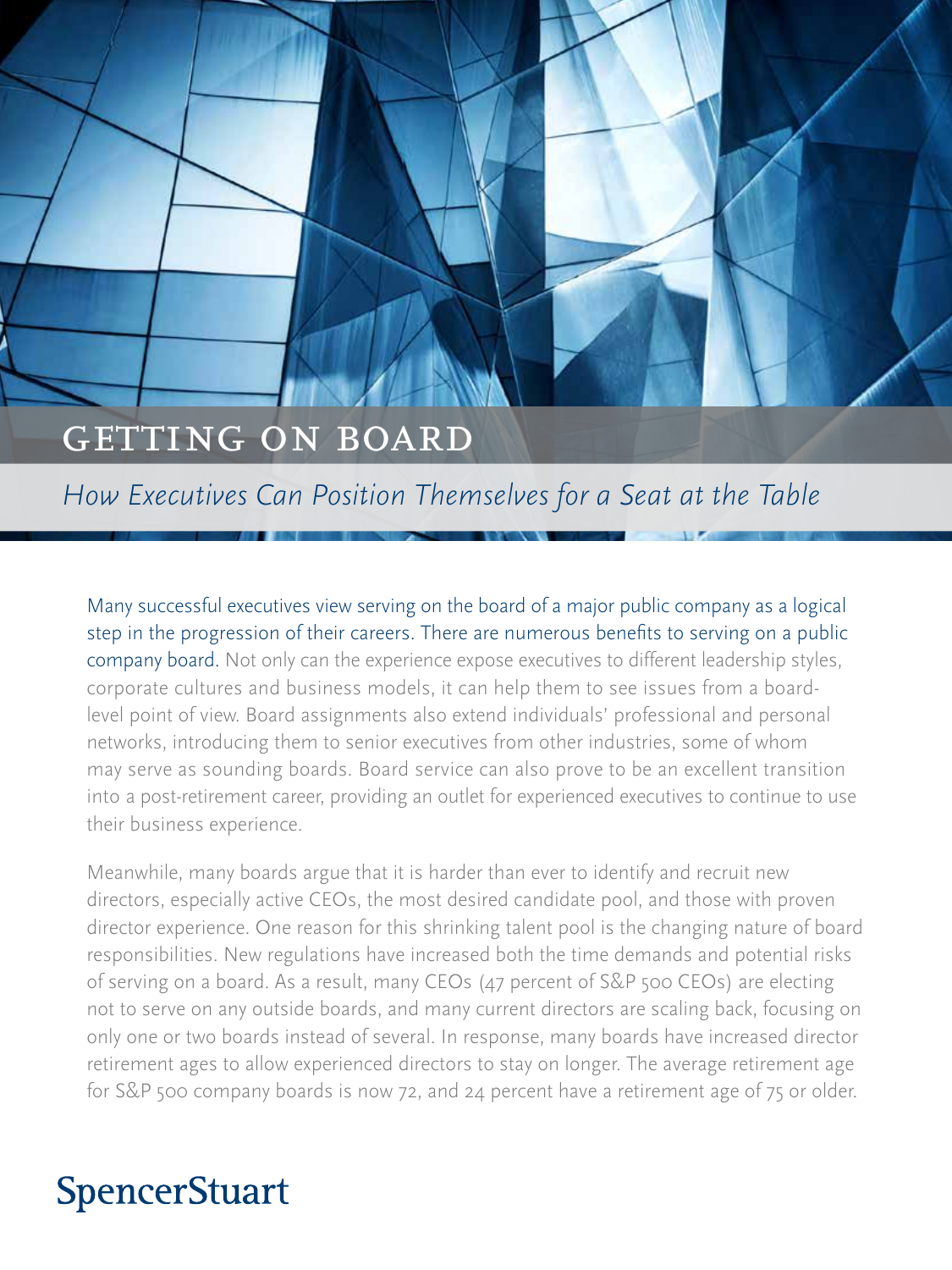On the surface, it might appear that there should be great demand for experienced executives and, thus, ample opportunities for board service. In reality, however, there are few board director openings in a given year. In fact, boards of S&P 500 companies added only 339 new directors in 2013 and only 130 of these were new to serving on a public company board. Complicating the search for new directors is the fact that boards usually are looking for directors who meet very specific criteria.

Clearly there is a disconnect between the many executives eager to serve on boards and those responsible for recruiting them. While boards should recognize that they need to look outside their narrow definition of the ideal director and consider what a broader range of executives may have to offer, executives seeking board seats need to do more to position themselves as attractive candidates. If you are an executive who is interested in board service, there are several things to consider.

# The board selection process

For the most part, the search for new board members is both thoughtful and carefully planned, since boards know well in advance when a director will be retiring or leaving. Unlike the process for recruiting most corporate leaders, the search for board directors generally takes place in confidence. Boards don't announce when they are looking for directors and don't publicly seek nominations. The nominating committee runs the selection process, usually in collaboration with the CEO. Some boards enlist the services of an executive search firm, however, many still manage the process on their own and reach out to their own network.

Before considering candidates, boards first review their near- and long-term strategies, and determine what knowledge and skills will help them achieve the company's goals. They perform a gap analysis based on the skills of the existing board and on which of those skills they might lose with upcoming retirements.

## Desired skill-set

Boards want active or recently retired CEOs to serve as directors, ideally younger executives who will bring current business experience. They are also looking for individuals with specific expertise — executives with global experience or technology backgrounds, financial experts, those with proven digital chops, or people who have served at the top level in Washington. In particular, demand is growing for finance executives for the audit committee. In 2003, just 7 percent of audit chairs were financial executives such as CFO, treasurers and public accounting executives, compared with 35 percent today.

As a practical matter, boards prefer senior-level operating executives and rarely set out looking for heads of staff functions, lawyers or consultants. Diversity is also an important objective for many boards, not as an end in itself, but because different perspectives are invaluable to the decision-making process. Female or minority executives with operational experience are in high demand.

## Identifying directors

After boards determine their needs, they then discreetly cast a wide net using their search firm or their own networks to identify people with those skills. They will begin an interview process that includes the chairman of the nominating and governance committee, the CEO and the chairman, if separate. They will generally interview two or three people for each opening. On some boards, the entire nominating and governance committee interviews candidates and, in some cases, the entire board gets involved in meeting the final candidate.  $\frac{2}{3}$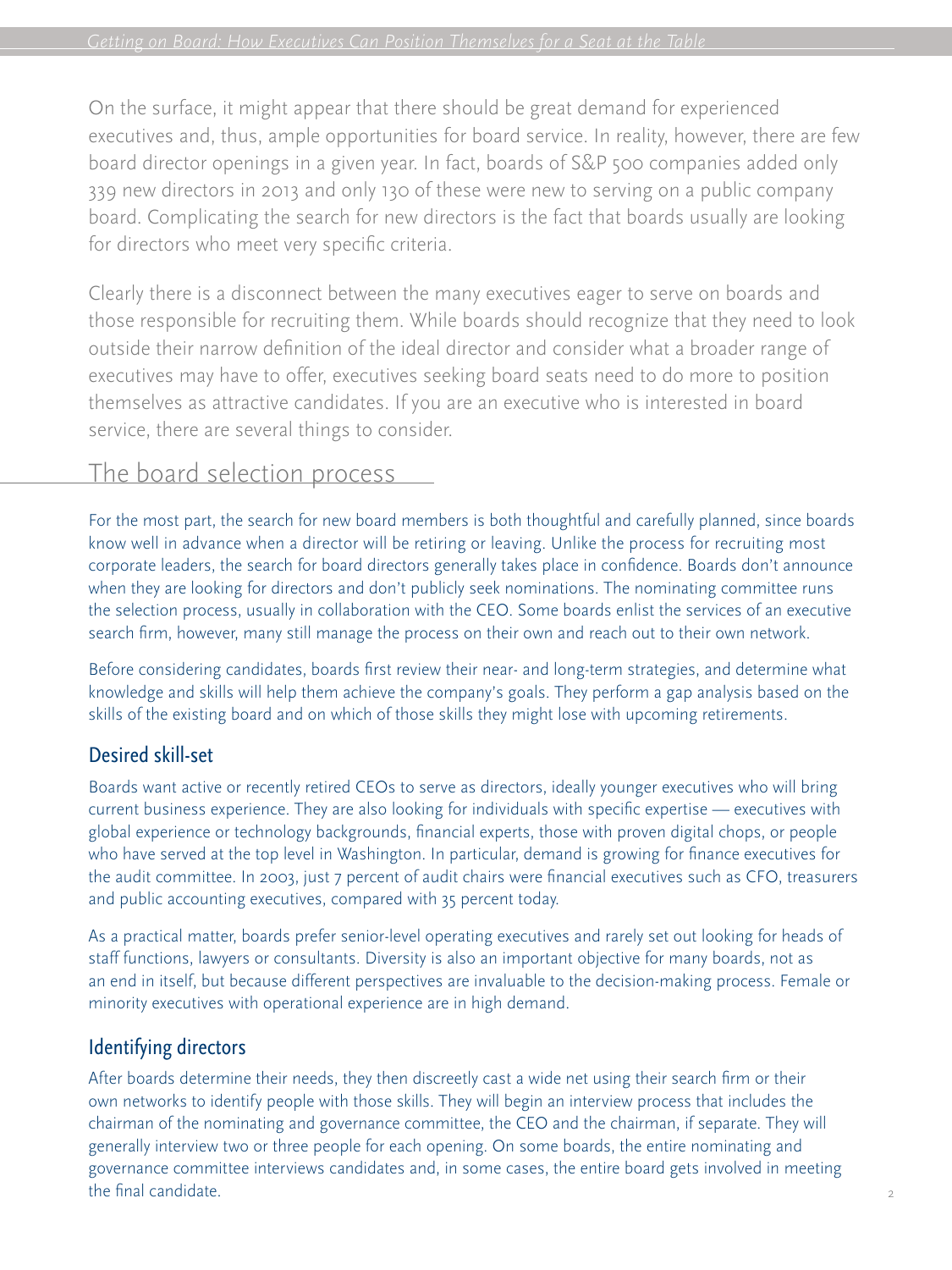Because many boards are now interviewing several candidates and not just one person who they know, more first-time directors, and people with different experience, are being invited into the process.

## Determining interest and fit

If you are an executive who would like to be considered for a board seat, make sure you have a firm grasp of both what you expect to get out of the assignment and what the work entails. Board work today is far more demanding than it was a mere decade ago, and as public and regulatory scrutiny has increased, the risks have intensified. Test your readiness for board service by asking yourself the following questions:

**Why are you interested in sitting on a corporate board?** The role of a director is very different from that of an operating executive. Much of your time will be spent reviewing and assessing strategy, risk, financial reporting and management performance. Executives should be comfortable with this high-level involvement and not aspire to run the company. Being clear about your interests will also better prepare you for speaking with nominating and governance committees: They will be keen to hear your reasons for wanting to join their board, particularly the specific business challenges or governance issues that interest you and where you can provide valuable perspective.

**What types of boards interest you?** Approach this question from both sides, considering not only what types of boards you find attractive, but also why those boards would be interested in you. For example, think about industries relevant to your own career, but not competitive. Narrowing the scope of your search to companies for which your experiences would be useful will increase your chances of being considered.

**Do you have capacity to fully commit to serving on a board?** Board service extends well beyond a few board meetings; you will be expected to serve on at least one committee and to be available when unexpected issues arise. Factor in travel time for six to eight meetings per year. Can you easily travel to the location eight or so times per year? Be realistic with yourself: If developing your career within your own company takes precedence over all the other elements of your professional life, it might not be the right time to pursue a board seat.

**Does this fit into my plans for the longer term?** Recognize that this is a long-term commitment. You must be willing to serve on the board for at least 10 years.

#### Increasing your chances

#### **What can you do to increase your chances of being considered for a board? The following guidelines will give you a head start:**

- **Do your homework.** Serving as a director is a time-consuming activity, so you want to be sure the investment is worthwhile. Think carefully about the industry sectors or business issues that are of greatest interest to you, and consider where there could be potential conflicts of interest. Do you prefer private equity-backed or public companies? Go through the Fortune 1000 and/or Russell 2000 and compile a list of the companies that are the best fit. Organize the list into categories, prioritize it and, for your top picks, identify the board members of each. You may be surprised to find that you already know some or have contacts who do. Consider and acknowledge any restrictions that would prohibit service with certain boards, such as geography or competitive situations.
- **Be realistic.** Although you might find the Apple board interesting, you need to be realistic about what is an appropriate board for you, based on the experience boards are looking for and what you have to offer. People can't help you if you aren't practical. Once you set appropriate expectations,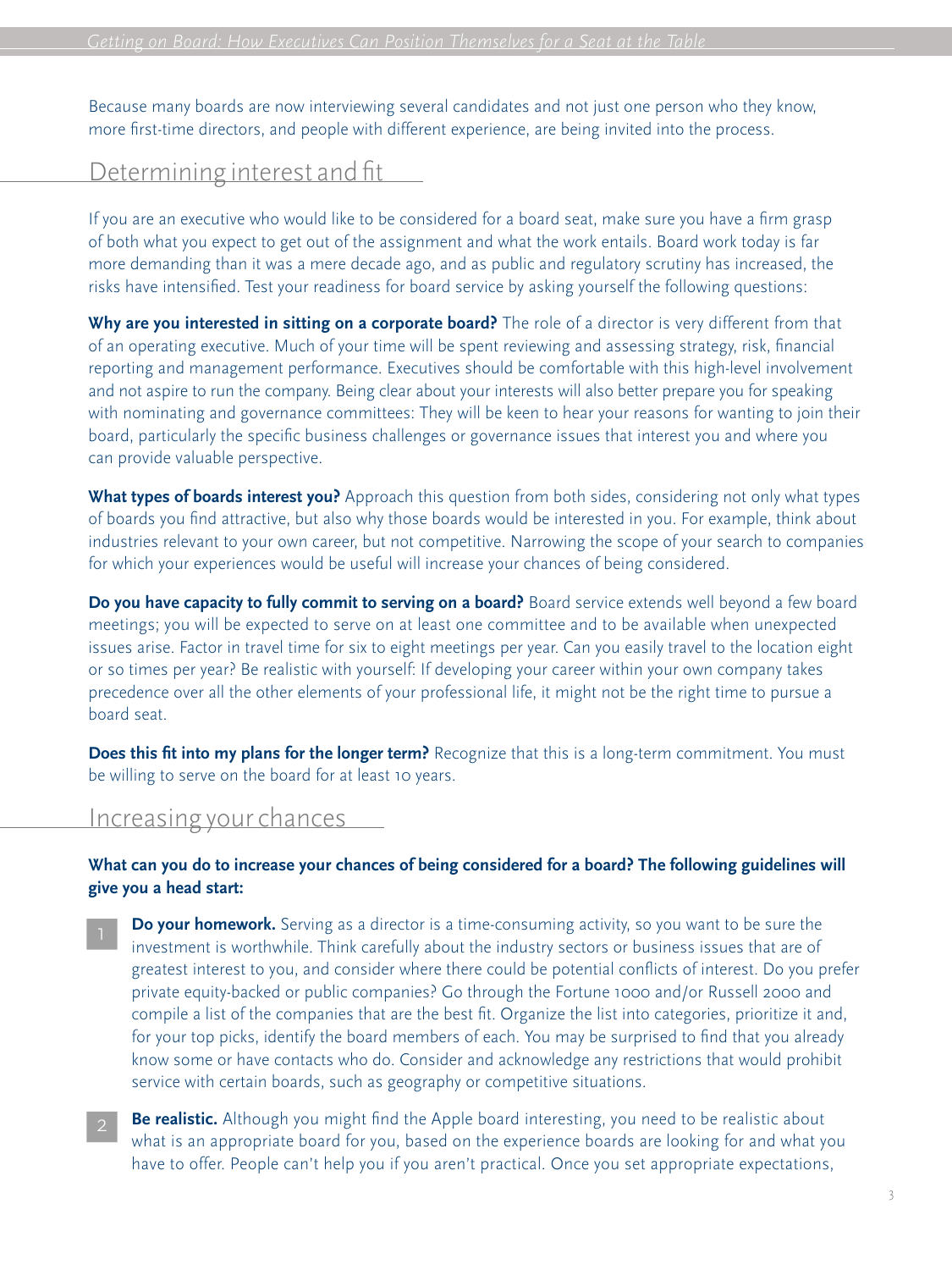you can recognize that there are other places where you can get useful experience and put your knowledge to work.

- **Develop advocates.** You can't apply for the job of director, so you need people in the boardroom who will speak on your behalf. Express your interest in serving on a board to colleagues who already serve. These individuals are frequently approached about other board opportunities and may be too busy to pursue them. They will often refer names of interested candidates to the search firm or nominating committee that contacts them. Reach out to other people who may be influential in director selection, including executive search firms that focus on director recruitment, lawyers, investment bankers involved in deals, accountants and, especially, private equity firms. A word of caution: Expressing interest in a board seat is different than asking for a nomination. The former can often open doors, while the latter will almost certainly close them. 3
- **Develop your pitch.** Create a succinct biography. Highlight experiences and unique skills that boards will find relevant, such as involvement in governance activities, leadership experience — including the size and type of businesses you have run — and any global track record you might have. Focus on operational successes such as how you turned a company around, grew a business or overcame any notable challenges during the course of your career. Every board has an audit committee, so if you have financial expertise, make sure that is a key selling point. Many companies are wrestling with the impact of digital and social media and are looking to bring that knowledge into the boardroom. Others are seeking candidates with on-the-ground experience and relationships in the BRIC (Brazil, Russia, India and China) countries and or other markets. And, of course, if you have current or previous experience serving on a board or interacting with a board of directors, highlight that as well.
- **Get some board experience.** The chances of becoming a board director for a major public company without some prior board experience are very low. For many, serving on the board of a smaller company may be a logical first step. Boards of smaller or private companies are more willing to recruit knowledgeable executives who are new to board service, and the experience gained through these assignments can improve your odds of being asked to serve on the board of a more prestigious company down the line. It also may be both pragmatic and fulfilling to pursue a directorship with a nonprofit, such as an educational, healthcare or social services organization, as you build your board resume. While such assignments do not provide public governance experience, serving on a nonprofit board can provide access to a network that might ultimately lead to the right corporate board opportunity. If you are an excellent director in these settings, adding value and working collaboratively with others, you are more likely to be top-of-mind when one of your co-directors hears of an opening on a public board.
- **Educate yourself.** Director education events for existing directors offer the opportunity to become more familiar with the governance issues shaping the boardroom today and to meet well-connected individuals who can offer unique insight into the director selection process or recommend you at some point in the future. However, board training classes are not seen as qualifying you for board service. 6

Board service can be professionally and personally rewarding and boards need executives who are both experienced and dedicated. As the pool of traditional board candidates shrinks, opportunities exist for motivated individuals to position themselves favorably for nomination when boards find themselves in need of a new director. Understanding how to match your skills and experience to those that boards are seeking may increase your chances of gaining a seat at the board table.